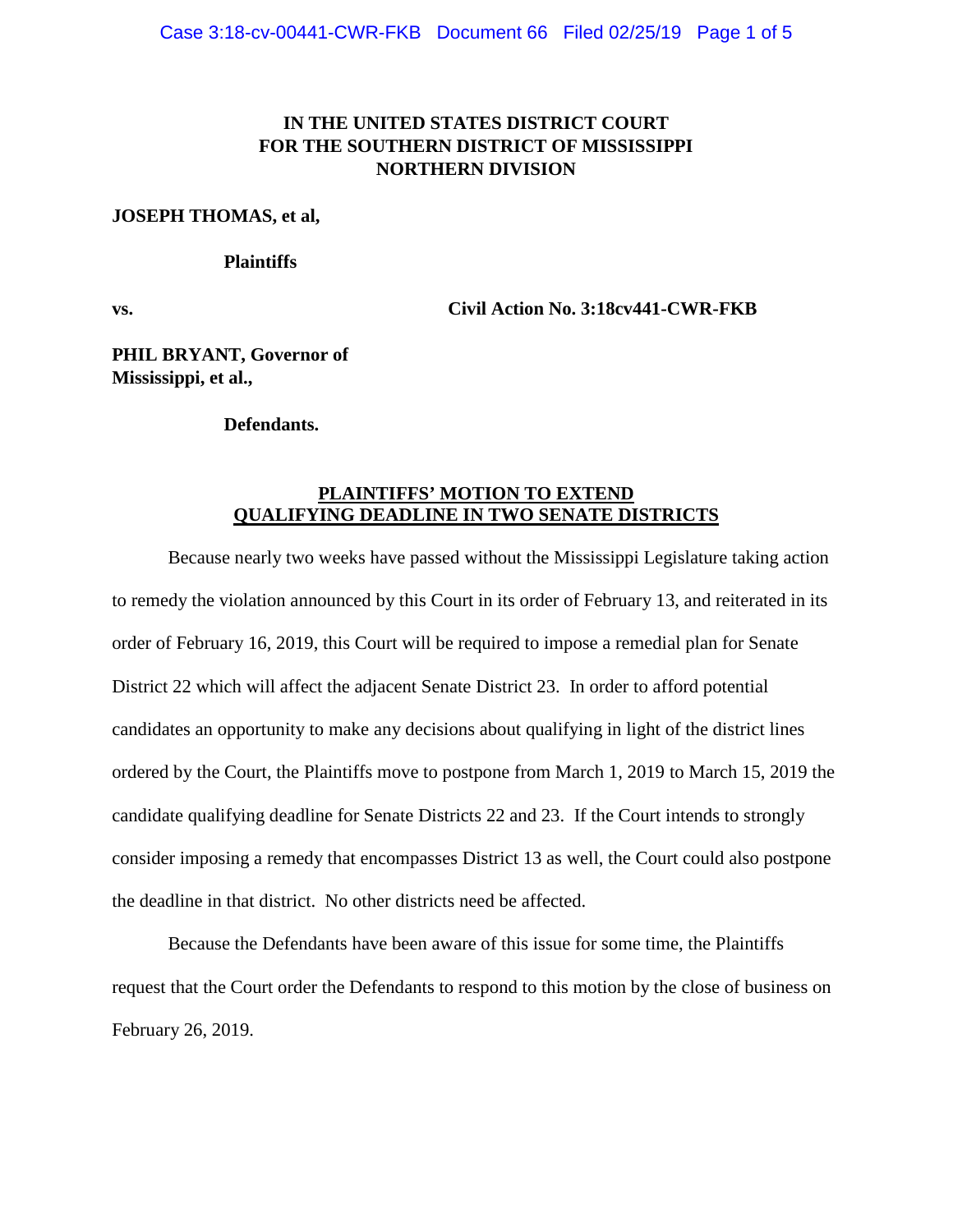## Case 3:18-cv-00441-CWR-FKB Document 66 Filed 02/25/19 Page 2 of 5

In its February 13 order, the Court announced its finding of a violation and stated that the legislature would have the first opportunity to redraw the district and if it chooses, to extending the qualifying deadline for candidates in the affected districts. The Court reiterated this in its February 16 opinion explaining the reasons for its holding. In a telephone status conference held on February 21, counsel for the State Defendants stated that the legislative leadership had been informed of the Court's ruling but had not provided any response. None of the parties have received any indication from any source that the legislature, which is in session, is taking any action to remedy the violation.

Some candidates already have qualified for Senate District 22. Defense counsel stated in the February 21 status conference that he was aware of one person qualifying as a Republican. The undersigned has been informed by Plaintiff Joseph Thomas that he has qualified as a Democrat and Mr. Thomas stated that he has been told that two others have qualified as Democrats.

The Plaintiffs have submitted proposed redistricting plans to the Court as part of the liability phase. Any of those are available for the Court to adopt as a remedy. The Plaintiffs do not intend to propose any others. During the February 21 status conference, counsel for the State Defendants stated that they will inquire of their clients as to whether they wish to propose a remedial plan for the Court's consideration. Counsel for the Plaintiffs and Defendants agreed they would confer and, if the Defendants are going to propose a plan, counsel will attempt to agree on a remedial schedule to propose to the Court. As of this day, February 25, counsel for the State Defendants has informed the undersigned that his clients have not yet decided whether to propose a remedial plan.

2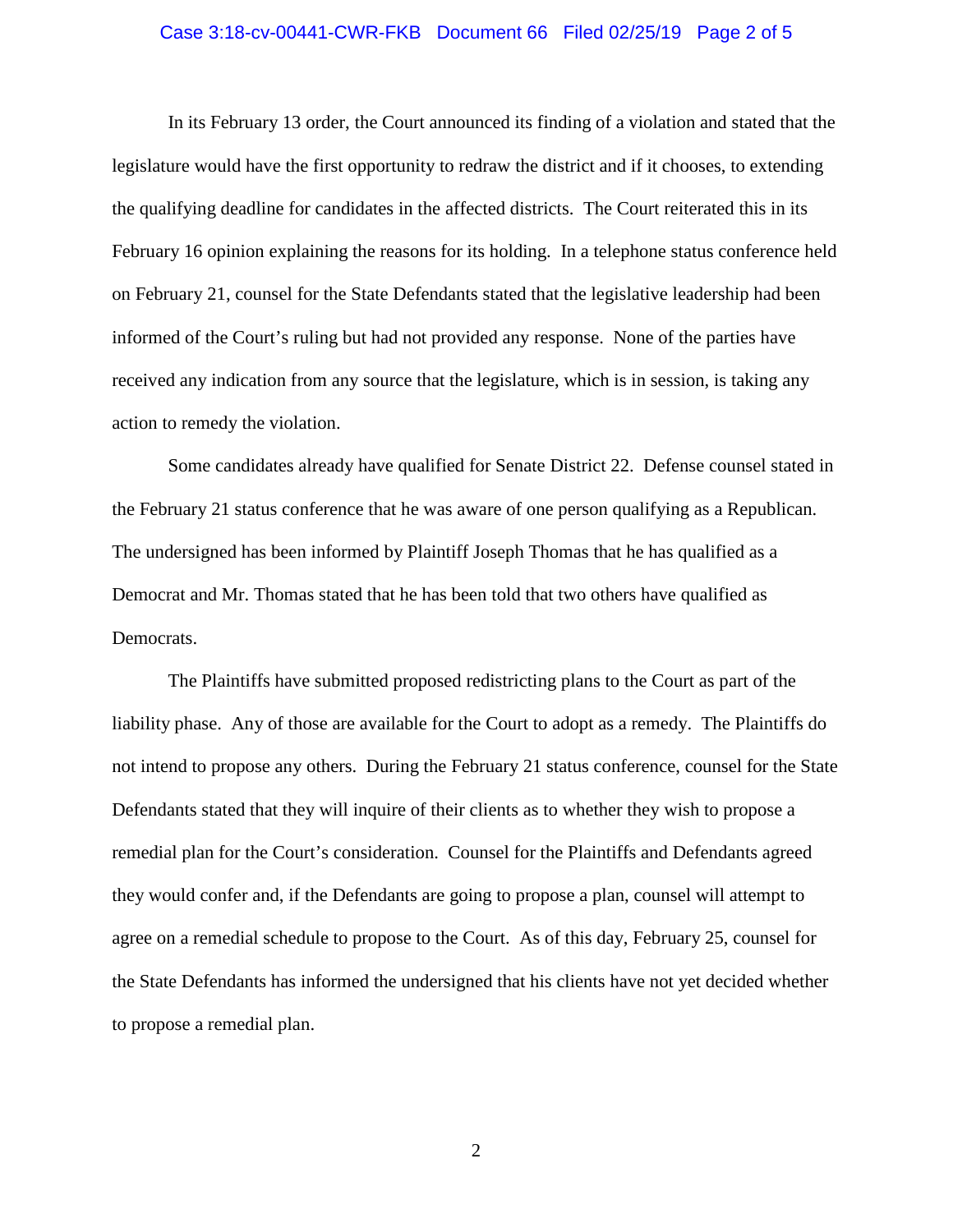### Case 3:18-cv-00441-CWR-FKB Document 66 Filed 02/25/19 Page 3 of 5

In light of the failure of the legislature to take action, and with no decision yet being made as to whether the State Defendants will propose a plan, it appears that the qualifying deadline should be extended for a brief period of time in Senate Districts 22 and 23. If the Court intends to strongly consider imposing a remedy that encompasses District 13 as well, the Court could also postpone the deadline in that district. Similarly if the Defendants request that District 13 be included, the Plaintiffs have no objection. No other districts need be affected.

The Plaintiffs propose the deadline be extended for 14 days, from March 1 to March 15. If it turns out that it should be extended a little further in light of subsequent remedial developments, the Court can do so at the appropriate time. The Plaintiff s believe this 14 day deadline should be sufficient and that if any further extension is necessary, it can be a short one.

Because the Defendants have been aware of this issue for some time, the Plaintiffs request that the Court order the Defendants to respond to this motion by the close of business on February 26, 2019.

A short memorandum of law is being submitted in support of this motion.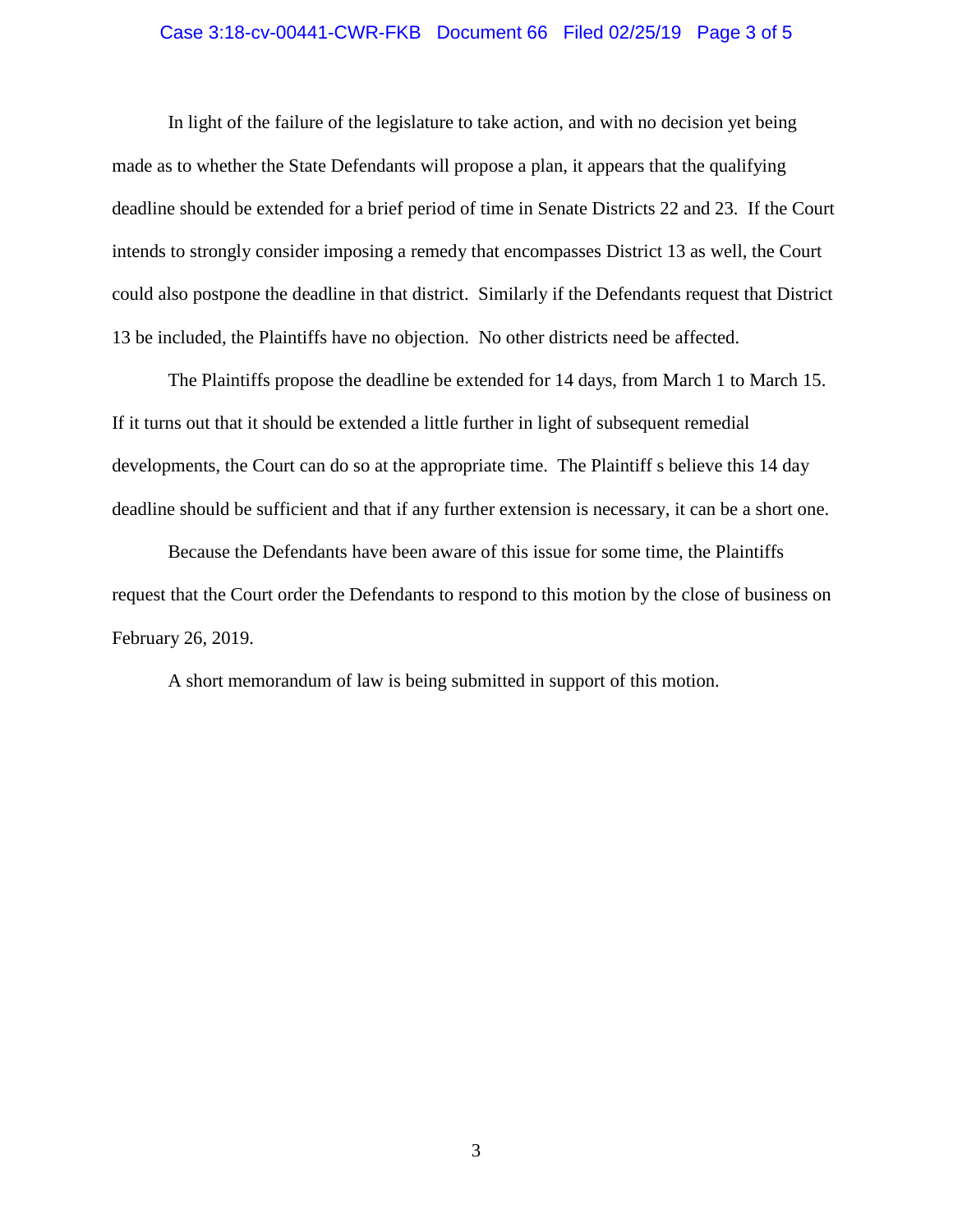BETH L. ORLANSKY, MSB 3938 MISSISSIPPI CENTER FOR JUSTICE P.O. Box 1023 Jackson, MS 39205-1023 (601) 352-2269 [borlansky@mscenterforjustice.org](mailto:borlansky@mscenterforjustice.org)

KRISTEN CLARKE JON GREENBAUM EZRA D. ROSENBERG ARUSHA GORDON POOJA CHAUDHURI LAWYERS'COMMITTEE FOR CIVIL RIGHTS UNDER LAW 1401 New York Ave., NW, Suite 400 Washington, D.C. 20005 (202) 662-8600 [erosenberg@lawyerscommittee.org](mailto:erosenberg@lawyerscommittee.org) [agordon@lawyerscommittee.org](mailto:agordon@lawyerscommittee.org) *Admitted Pro Hac Vice*

February 25, 2019, Respectfully submitted,

*s/ Robert B. McDuff* ROBERT B. MCDUFF, MSB 2532 767 North Congress Street Jackson, MS 39202 (601) 969-0802 [rbm@mcdufflaw.com](mailto:rbm@mcdufflaw.com)

ELLIS TURNAGE, MSB 8131 TURNAGE LAW OFFICE 108 N. Pearman Ave Cleveland, MS 38732 (662) 843-2811 [eturnage@etlawms.com](mailto:eturnage@etlawms.com)

PETER KRAUS CHARLES SIEGEL CAITLYN SILHAN WATERS KRAUS 3141 Hood Street, Suite 700 Dallas, TX 75219 (214) 357-6244 [pkraus@waterskraus.com](mailto:pkraus@waterskraus.com) [csiegel@waterskraus.com](mailto:csiegel@waterskraus.com) [csilhan@waterskraus.com](mailto:csilhan@waterskraus.com) *Admitted Pro Hac Vice*

*Attorneys for Plaintiffs*